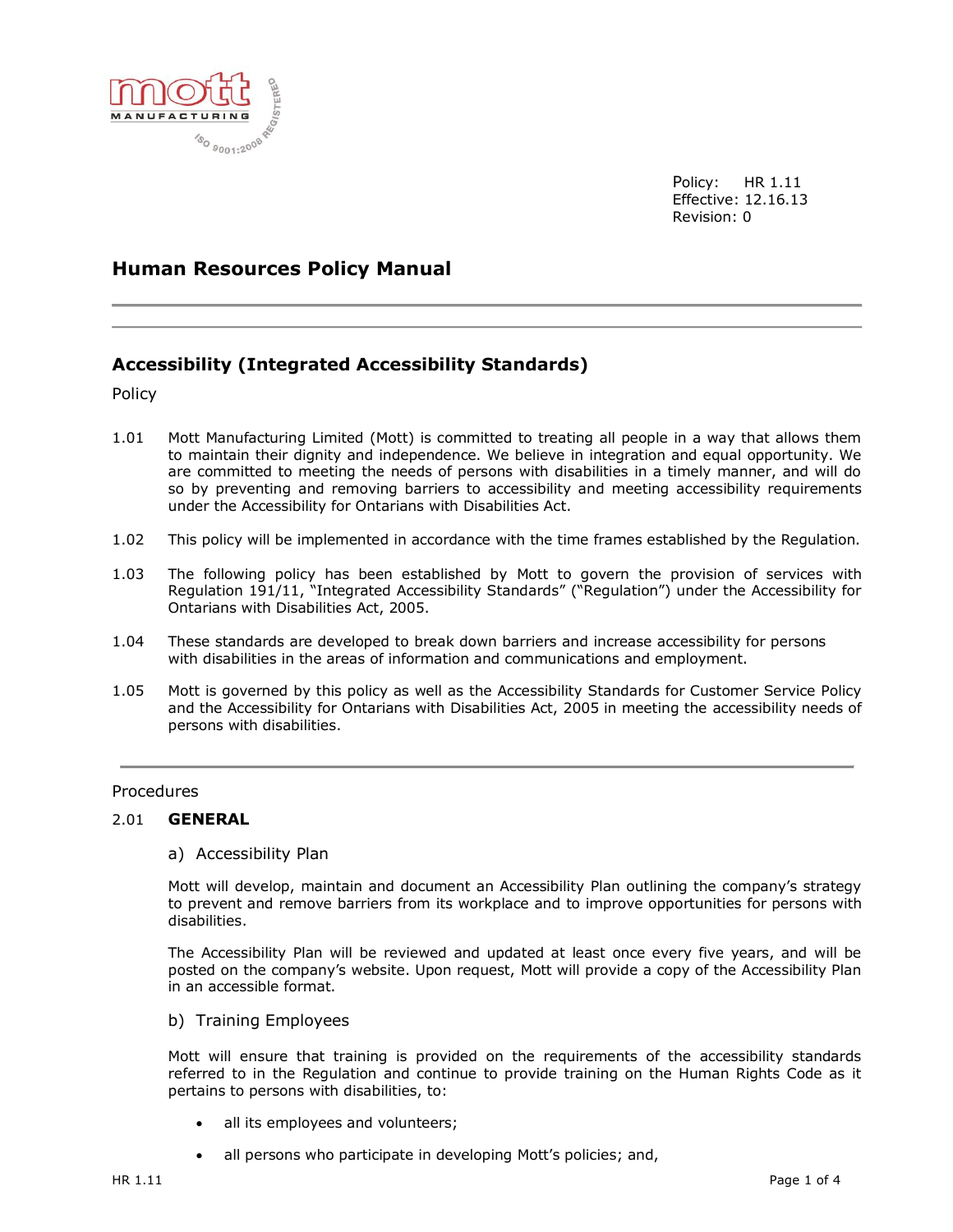all other persons who provide goods, services or facilities on behalf of the company

The training will be appropriate to the duties of the employees, volunteers and other persons.

Employees will be trained when changes are made to the accessibility policy. New employees will be trained during orientation.

Mott will keep a record of the training it provides.

## **2.02 INFORMATION AND COMMUNICATIONS STANDARDS**

a) Feedback

Mott will continue to ensure that its process for receiving and responding to feedback is accessible to persons with disabilities by providing, or arranging for the provision of, accessible formats and communications supports, upon request.

### b) Accessible Formats and Communication Supports

Upon request, Mott will provide, or will arrange for the provision of accessible formats and communication supports for persons with disabilities in a timely manner that takes into account the person's accessibility needs due to disability.

Mott will consult with the person making the request in determining the suitability of an accessible format or communication support.

Mott will also notify the public about the availability of accessible formats and communication supports.

c) Accessible Websites and Web Content

Mott will ensure that our Internet websites, including web content, conform to the World Wide Web Consortium Web Content Accessibility Guidelines (WCAG) 2.0, at Level AA except where this is impracticable.

## **2.03 EMPLOYMENT STANDARDS**

#### a) Recruitment, Assessment and Selection Process

Mott will notify its employees and the public about the availability of accommodation for applicants with disabilities in its recruitment process.

Mott will notify job applicants, when they are individually selected to participate further in an assessment or selection process that accommodations are available upon request in relation to the materials or processes to be used.

If a selected applicant requests an accommodation, Mott will consult with the applicant and provide, or arrange for the provision of, a suitable accommodation in a manner that takes into account the applicant's accessibility needs due to disability.

## b) Notice to New Hires

When making offers of employment, Mott will notify the successful applicant of its policies for accommodating employees with disabilities.

### c) Informing Employees of Supports

Mott will continue to inform its employees of its policies (and any updates to those policies) used to support employees with disabilities, including policies on the provision of job accommodations that take into account an employee's accessibility needs due to disability. This information will be provided to new employees as soon as practicable after commencing employment.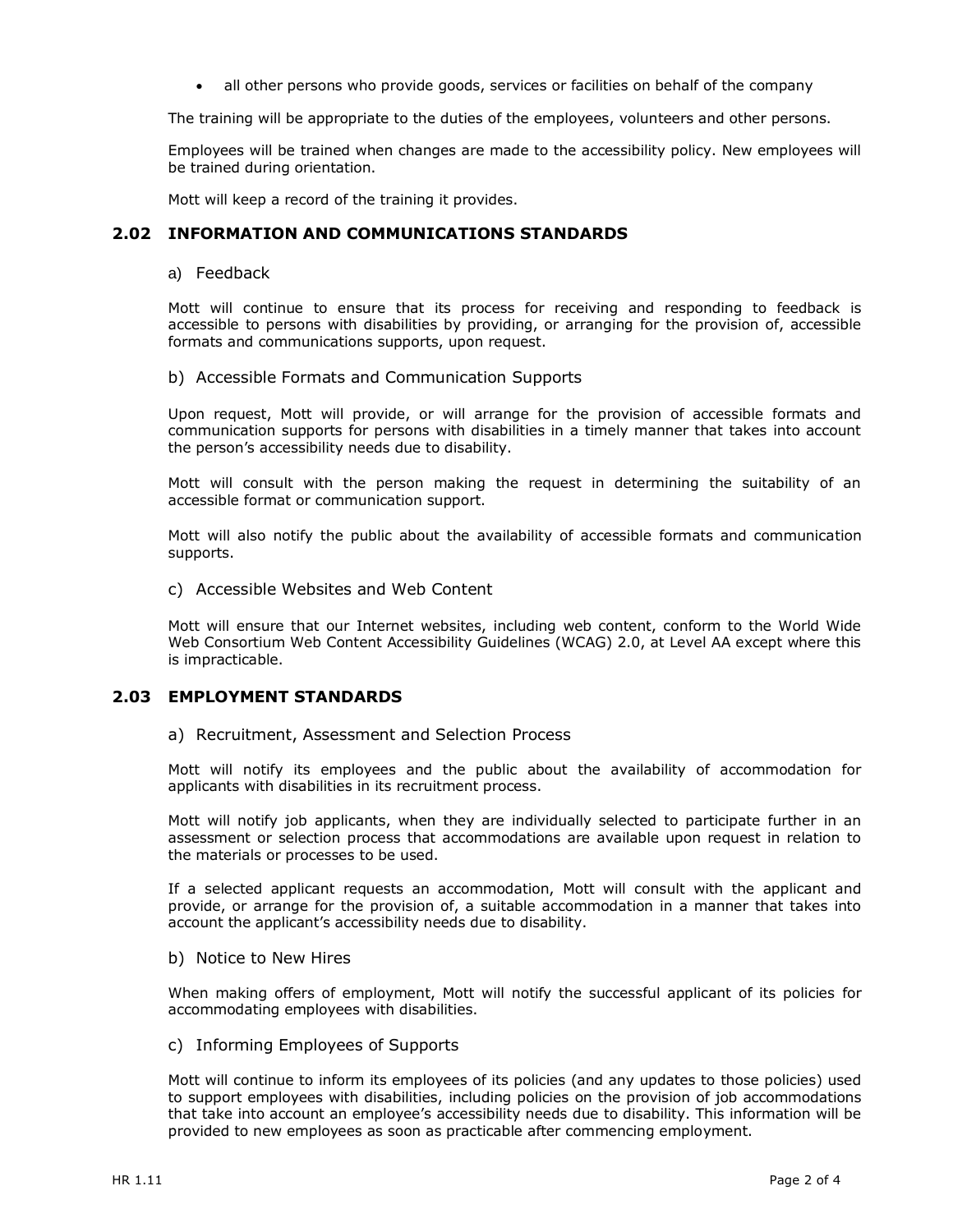## d) Accessible Formats and Communication Supports for Employees

Upon the request of an employee with a disability, Mott will consult with the employee to provide, or arrange for the provision of, accessible formats and communication supports for information that is needed to perform his/her job, and information that is generally available to other employees.

In determining the suitability of an accessible format or communication support, Mott will consult with the employee making the request.

## e) Workplace Emergency Response Information

Mott will provide individualized workplace emergency response information to employees who have a disability, if the disability is such that the individualized information is necessary, and if Mott is aware of the need for accommodation due to the employee's disability. Mott will provide this information as soon as practicable after becoming aware of the need for accommodation.

Where the employee requires assistance, Mott will, with the consent of the employee, provide the workplace emergency response information to the person designated by Mott to provide assistance to the employee.

Mott will review the individualized workplace emergency response information when the employee moves to a different location in the organization, when the employee's overall accommodations needs or plans are reviewed.

## f) Documented Individual Accommodation Plans

Mott will document individual accommodation plans for employees with disabilities in writing.

If requested, information regarding accessible formats and communications supports provided will also be included in individual accommodation plans.

In addition, the plans will include individualized workplace emergency response information (where required), and will identify any other accommodation that is to be provided.

g) Return to Work Process

Mott maintains a documented return to work process for its employees who have been absent from work due to a disability and who require disability-related accommodations in order to return to work.

The return to work process outlines the steps Mott will take to facilitate the return to work and will include documented individual accommodation plans as part of the process.

This return to work process will not replace or override any other return to work process created by or under any other statute (ie. the Workplace Safety Insurance Act, 1997).

h) Performance Management, Career Development and Advancement & Redeployment

Mott will take into account the accessibility needs of employees with disabilities, as well as individual accommodation plans, when conducting performance management, providing career development and advancement to employees, or when redeploying employees.

i) Questions about this policy

This policy has been developed to break down barriers and increase accessibility for persons with disabilities in the areas of information and communications and employment. If anyone has a question about the policy, or if the purpose of a policy is not understood, an explanation will be provided by the Human Resources Manager at [jointheteam@mott.ca](mailto:jointheteam@mott.ca) with the subject of "AODA Question". Alternatively you may call (519)752-7825x240.